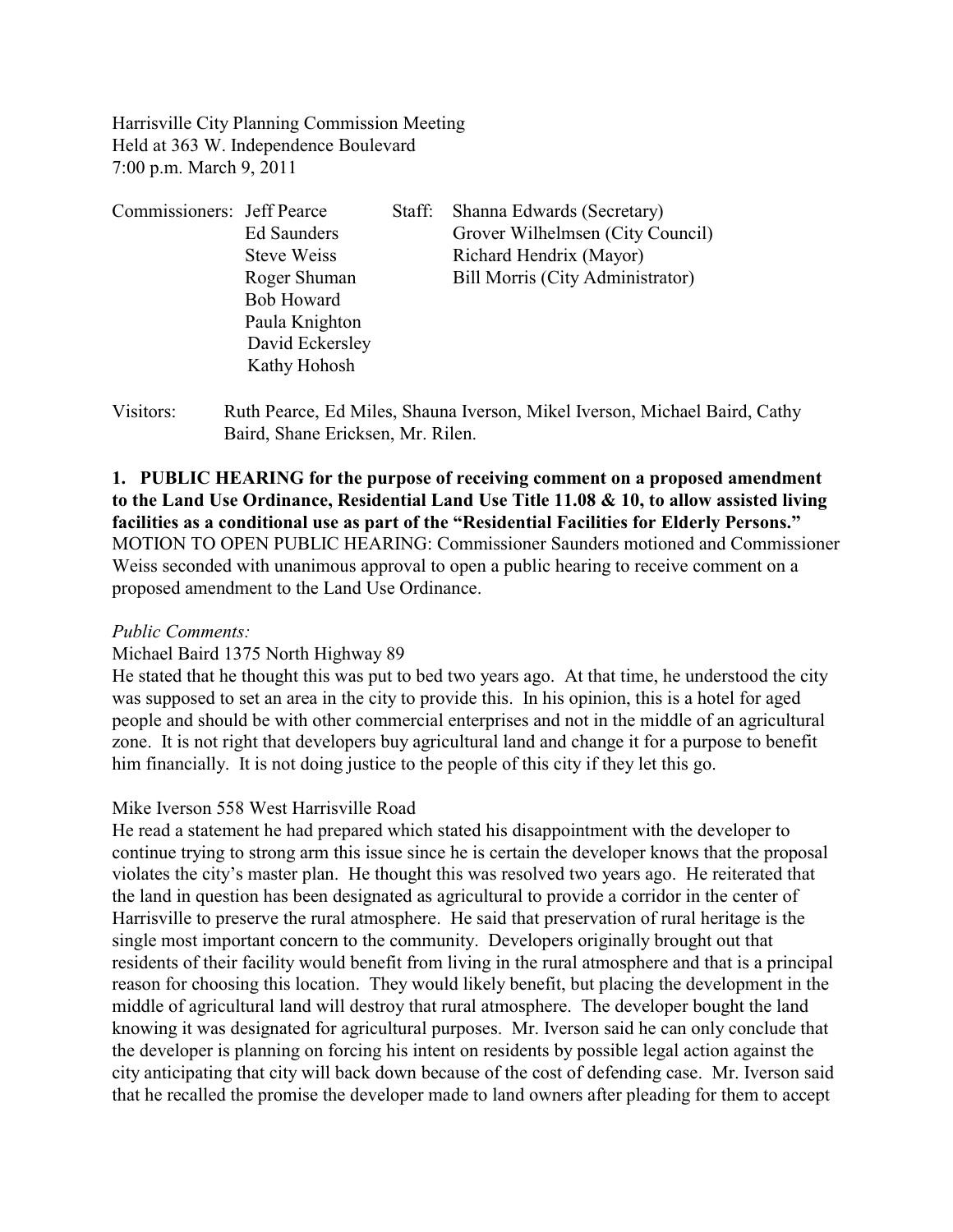the plan, which was that if neighbors did not want the center he would change his plans and move facility elsewhere. Mr. Iverson said he wants to hold the developer to his original promise and he wants to go on record as opposed to this type of facility at this location. He does not object to a facility of this nature, and would welcome it in an area other than one designated as agricultural.

#### Shauna Iverson 558 West Harrisville Road

She expressed concern that the facility would be detrimental to the agricultural atmosphere she believes most Harrisville residents want to preserve. The city should adhere to the Master Plan, and when it is designated as agricultural, keep it that way. In her mind, this is a commercial business with the traffic flow, public access, and the acreage involved to house 65 or more clients, and can this really be considered residential nature? She suggests striving to hold on to what open space still exists.

### Shane Ericksen, Family Tree Assisted Living

He said he feels bad that residents feel this facility will infringe on what they view as pristine agricultural property, but Highway 89 is a great place for assisted living. The purpose of their facility is to maintain some dignity for residents where they can live out their last years in neighborhoods. Busy areas on busy roads does not fit that picture. He talked about their other facilities located right in neighborhoods like the one they own in Morgan. He reminded residents they were invited to the open house for their facility in West Point, but no one except Jeff Pearce came. When he bought this property, he was told at the pre-meeting that if he could get past the corridor preservation with UDOT, the city would welcome it. He said they just had a study done that proves that this as an area that has the need for this type of facility. The property does not need to be rezoned. According to The Federal Fair Housing Act, anywhere you can build a residential home you can build a group home. He mentioned that this type of opposition is not new. Seasons Assisted Living is fighting this same battle in Farr West City. Family Tree Assisted Living has a reputation for excellent facilities in other neighborhoods, and he asked the city to consider them using their property for its intended use.

MOTION TO CLOSE PUBLIC HEARING: Commissioner Hohosh motioned and Commissioner Howard seconded with unanimous approval to close the public hearing.

### STAFF REPORT: Chairman Pearce turned the time over to Bill Morris.

Bill Morris stated that the city was supposed to have an attorney from the insurance provider attend, but they provided information to Bill Morris to present instead. In answer to some of the residents concerns, Mr. Morris stated that some lawsuits and case law as recently as last fall show that essentially cities lose in this fight. He said that the city can spend a lot of money and lose because zoning and the general plan have been superseded by the Federal Fair Housing Act. If residents have an issue, and he said that they rightly do, they can take it up with their congressmen because congress has ruled that cities will allow this type of facility to go in any residential zone. The city can deal with set back and aesthetics, but federal courts have said these facilities will go in. Bill Morris stated he is as much in favor of open space as anyone, but he knows what the law says and the Federal Fair Housing Act has superseded the city's ability to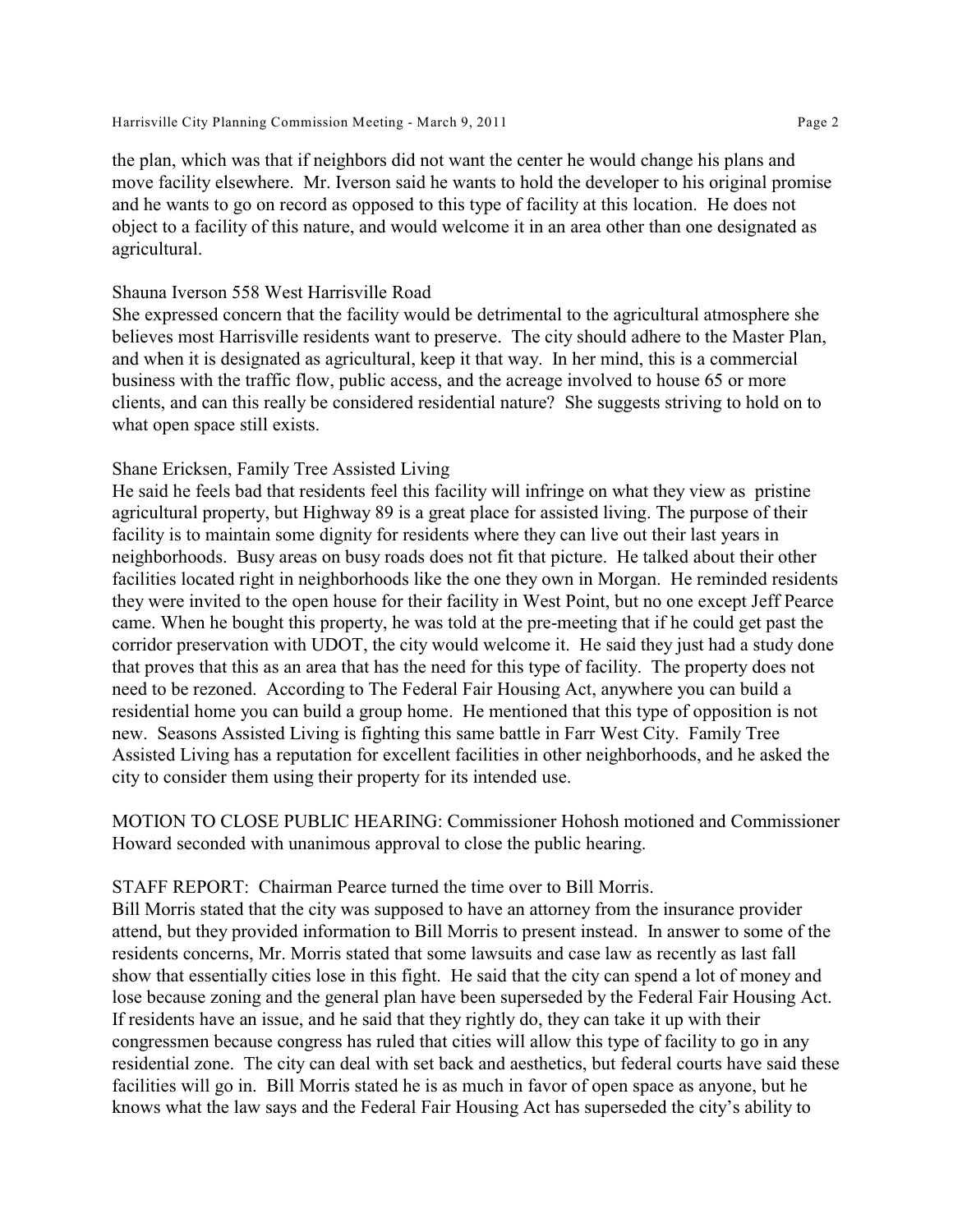restrict facilities of this type. He suggested commissioners table this item and refer it to staff to meet with the developers to prepare a reasonable accommodation that will meet the Fair Housing Act and will keep the city from being sued. The city does not want to change the ordinance, just make reasonable accommodation. He pointed out two issues in a decision recently handed down in federal court. The first is commercial versus residential. The fact that these facilities are a commercial business in nature is irrelevant. It does not matter to federal court. Likewise, federal courts claim they are not zoning boards, but then they turn around and rule that these facilities can go in any zone that allows a house. The second thing is how to make a reasonable accommodation for these facilities and set the number of occupants. Bill Morris reported that the developer has conducted a study, and the study will likely help determine the number of units. The developers are well prepared and know these cases and the city needs to follow the law. If citizens want to change the law, they need to lobby congress to modify the Federal Fair Housing Act. The city can regulate setbacks, landscaping, parking. Commissioner Knighton asked if there are limitations in the Federal Fair Housing act relevant to the extent of disability or other parameters for the elderly. Bill Morris stated that the recent case specifically referred to reasonable accommodations. Bill Morris stated that any loss of a major life activity is considered a disability under the Americans with Disabilities Act, and although he is not sure how that interfaces with the Fair Housing Act, he will base accommodations on that same premise.

MOTION: Commissioner Knighton motioned to table any action on amending the Land Use Ordinance and refer the residential facility for the elderly being proposed to staff to work out reasonable accommodations. Commissioner Hohosh seconded the motion and voting was unanimous.

(Visitors, Mayor Hendrix and Councilman Wilhelmsen left the meeting)

### **2. Open and Public Meetings Act annual training - Bill Morris**

Bill Morris explained that this training is required under state law. The Open and Public Meetings Act has been around for a long time in various forms. Commissioners had information packets in front of them as he reviewed the five parts of the Public Meetings Act including: meetings, public notice, minutes and records, closed meetings, and enforcement. (Bill Morris left the meeting)

### **3. Approval of Minutes of meeting held January 12, 2011.**

MOTION: Commissioner Saunders motioned and Commissioner Weiss seconded to approve minutes of the planning commission meeting held January 12, 2011 as written. Voting was unanimous.

# **4. Public Comments.**

(None)

# **5. City Council Report - Commissioner**

Chairman Pearce reported that the city council approved the appointment of Michelle Tait to fill the vacancy created by the resignation of Darla Fowers.